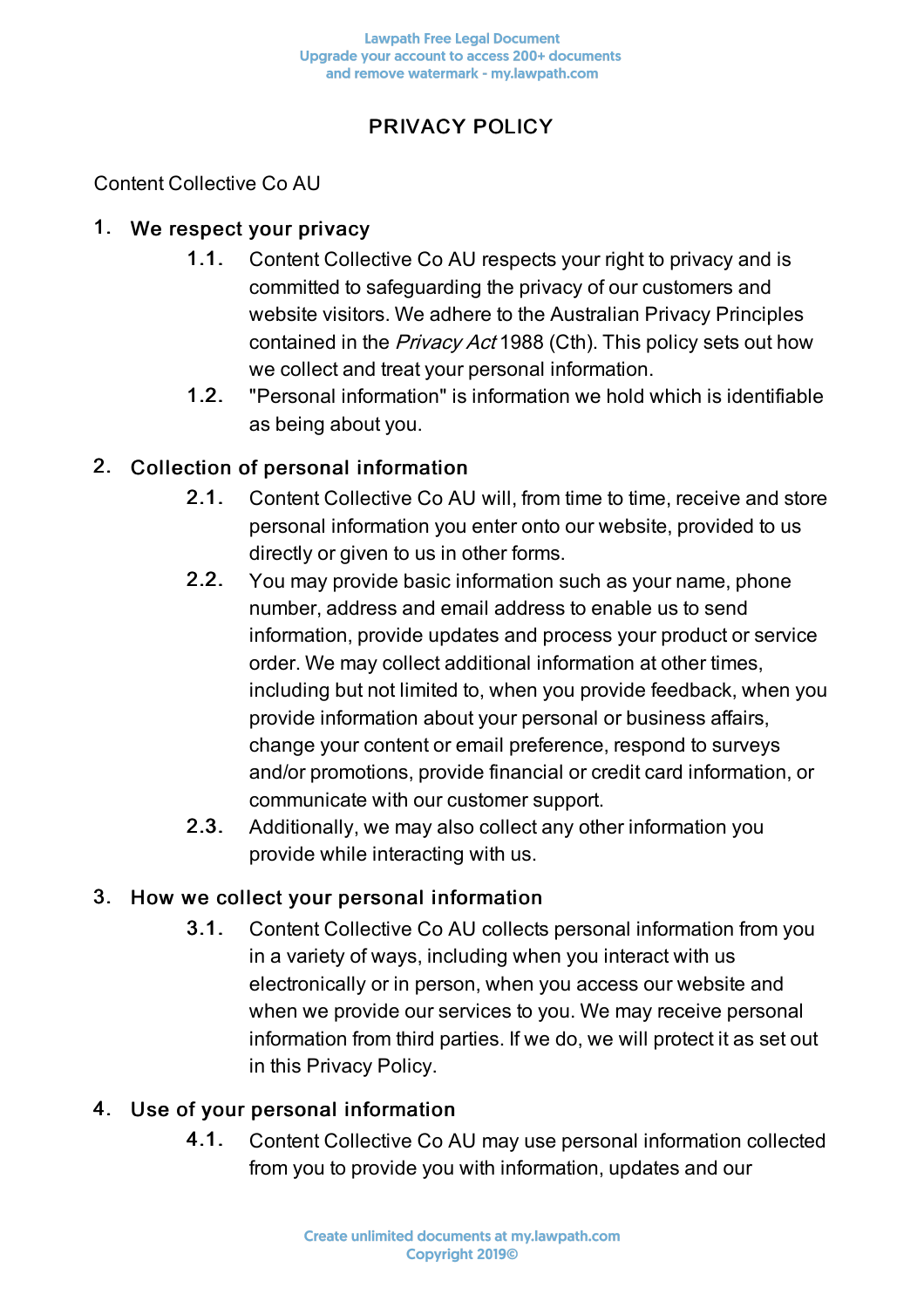services. We may also make you aware of new and additional products, services and opportunities available to you. We may use your personal information to improve our products and services and better understand your needs.

4.2. Content Collective Co AU may contact you by a variety of measures including, but not limited to telephone, email, sms or mail.

# 5. Disclosure of your personal information

- 5.1. We may disclose your personal information to any of our employees, officers, insurers, professional advisers, agents, suppliers or subcontractors insofar as reasonably necessary for the purposes set out in this Policy. Personal information is only supplied to a third party when it is required for the delivery of our services.
- 5.2. We may from time to time need to disclose personal information to comply with a legal requirement, such as a law, regulation, court order, subpoena, warrant, in the course of a legal proceeding or in response to a law enforcement agency request.
- 5.3. We may also use your personal information to protect the copyright, trademarks, legal rights, property or safety of Content Collective Co AU, www.contentcollectiveco.com.au, its customers or third parties.
- 5.4. Information that we collect may from time to time be stored, processed in or transferred between parties located in countries outside of Australia.
- 5.5. If there is a change of control in our business or a sale or transfer of business assets, we reserve the right to transfer to the extent permissible at law our user databases, together with any personal information and non-personal information contained in those databases. This information may be disclosed to a potential purchaser under an agreement to maintain confidentiality. We would seek to only disclose information in good faith and where required by any of the above circumstances.
- 5.6. By providing us with personal information, you consent to the terms of this Privacy Policy and the types of disclosure covered by this Policy. Where we disclose your personal information to third parties, we will request that the third party follow this Policy regarding handling your personal information.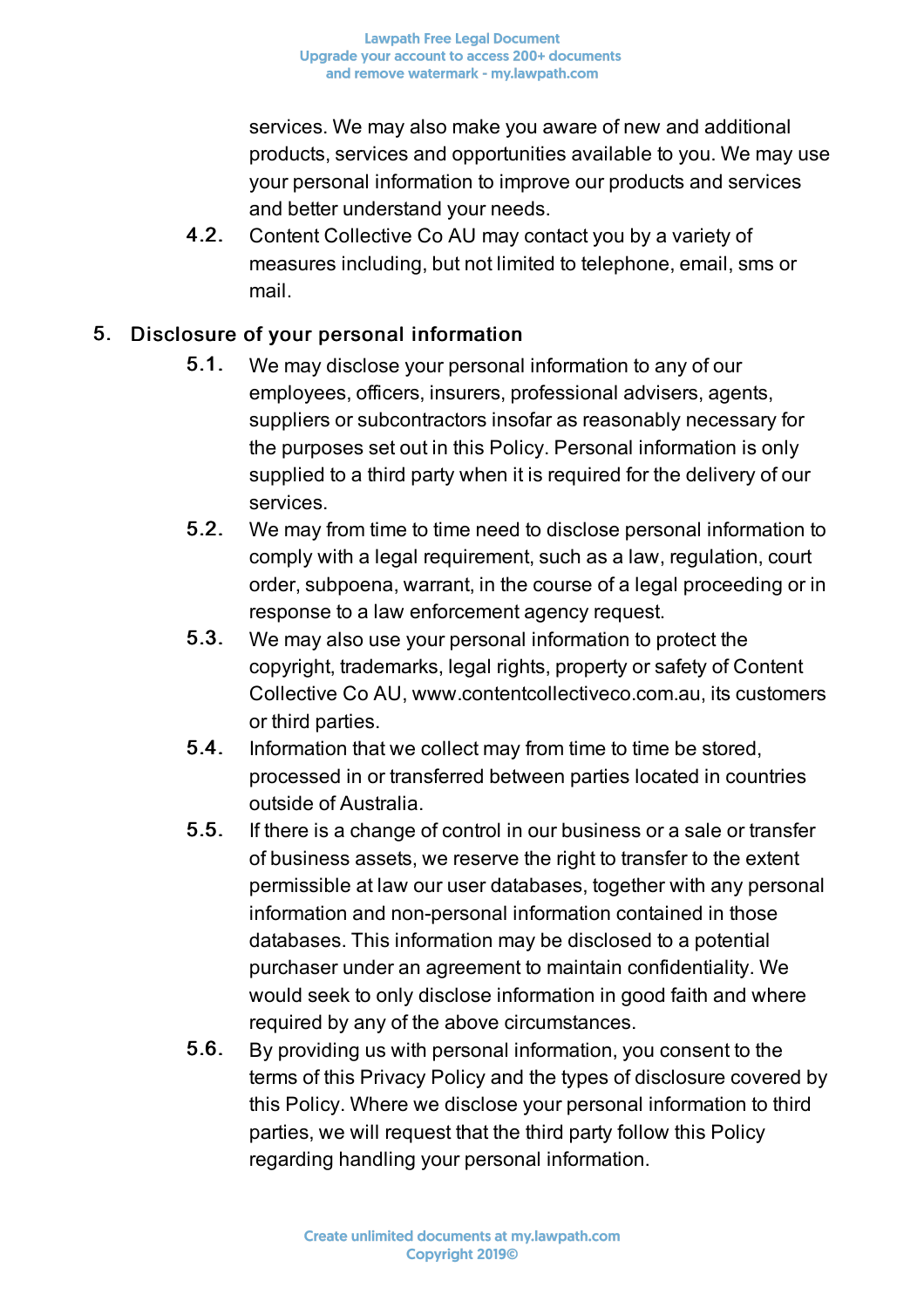# 6. Security of your personal information

- 6.1. Content Collective Co AU is committed to ensuring that the information you provide to us is secure. In order to prevent unauthorised access or disclosure, we have put in place suitable physical, electronic and managerial procedures to safeguard and secure information and protect it from misuse, interference, loss and unauthorised access, modification and disclosure.
- 6.2. The transmission and exchange of information is carried out at your own risk. We cannot guarantee the security of any information that you transmit to us, or receive from us. Although we take measures to safeguard against unauthorised disclosures of information, we cannot assure you that personal information that we collect will not be disclosed in a manner that is inconsistent with this Privacy Policy.

## 7. Access to your personal information

- 7.1. You may request details of personal information that we hold about you in accordance with the provisions of the *Privacy Act* 1988 (Cth). A small administrative fee may be payable for the provision of information. If you would like a copy of the information, which we hold about you or believe that any information we hold on you is inaccurate, out of date, incomplete, irrelevant or misleading, please email us at hello@contentcollectiveco.com.au.
- 7.2. We reserve the right to refuse to provide you with information that we hold about you, in certain circumstances set out in the Privacy Act.

## 8. Complaints about privacy

8.1. If you have any complaints about our privacy practices, please feel free to send in details of your complaints to 257 Lawrence Hargrave Drive, Thirroul, New South Wales, 2515. We take complaints very seriously and will respond shortly after receiving written notice of your complaint.

## 9. Changes to Privacy Policy

9.1. Please be aware that we may change this Privacy Policy in the future. We may modify this Policy at any time, in our sole discretion and all modifications will be effective immediately upon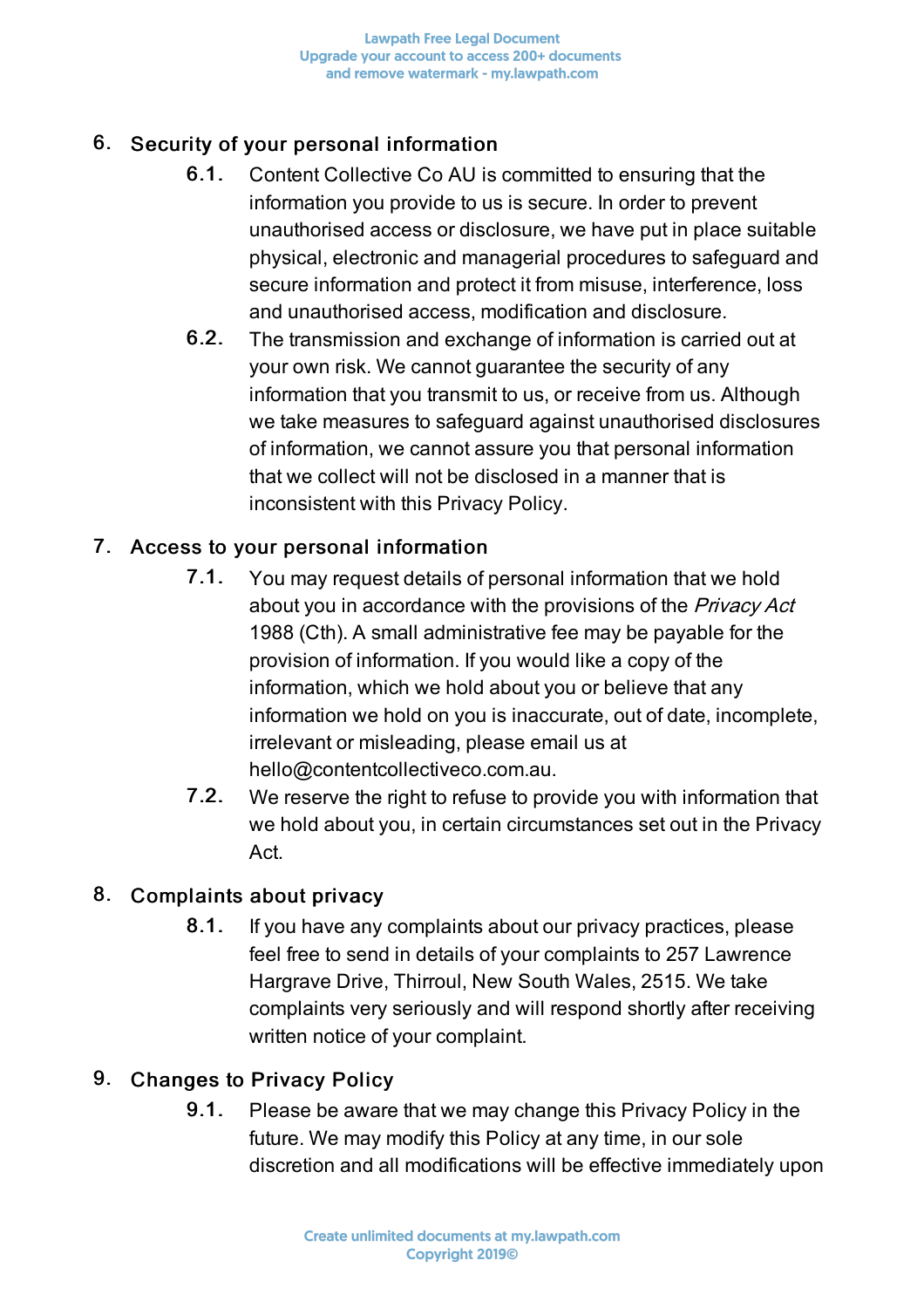our posting of the modifications on our website or notice board. Please check back from time to time to review our Privacy Policy.

### 10. Website

#### 10.1. When you visit our website

When you come to our website (www.contentcollectiveco.com.au) we may collect certain information such as browser type, operating system, website visited immediately before coming to our site, etc. This information is used in an aggregated manner to analyse how people use our site, such that we can improve our service.

### 10.2. Cookies

We may from time to time use cookies on our website. Cookies are very small files which a website uses to identify you when you come back to the site and to store details about your use of the site. Cookies are not malicious programs that access or damage your computer. Most web browsers automatically accept cookies but you can choose to reject cookies by changing your browser settings. However, this may prevent you from taking full advantage of our website. Our website may from time to time use cookies to analyses website traffic and help us provide a better website visitor experience. In addition, cookies may be used to serve relevant ads to website visitors through third party services such as Google Adwords. These ads may appear on this website or other websites you visit.

### 10.3. Third party sites

Our site may from time to time have links to other websites not owned or controlled by us. These links are meant for your convenience only. Links to third party websites do not constitute sponsorship or endorsement or approval of these websites. Please be aware that Content Collective Co AU is not responsible for the privacy practises of other such websites. We encourage our users to be aware, when they leave our website, to read the privacy statements of each and every website that collects personal identifiable information.

Approved by